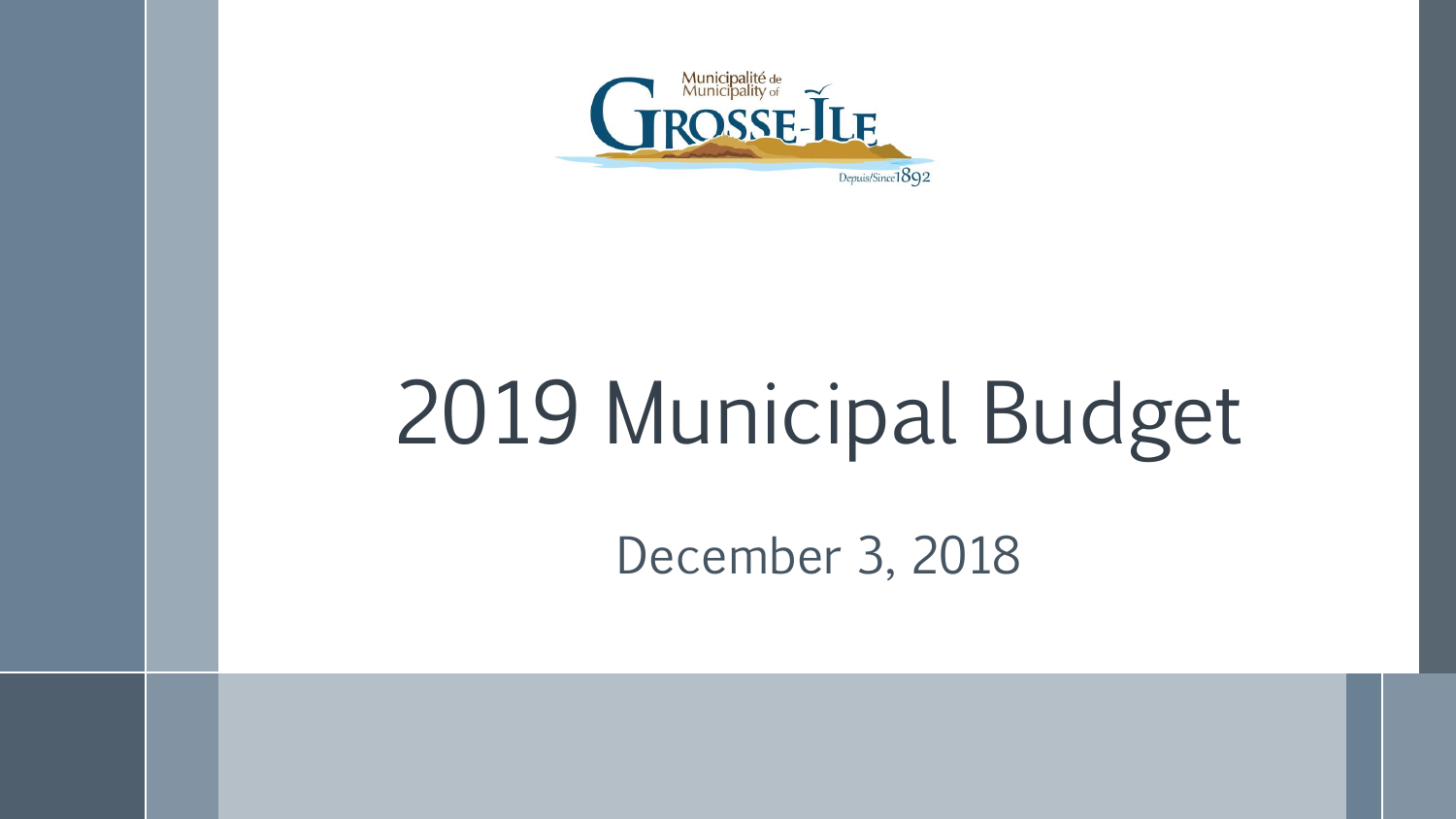## SPECIAL SITTING OF COUNCIL

- Adoption of Municipal Budget 2019
- › Opening of the sitting
- › Adoption of the agenda
- › Presentation and Adoption of 2019 budget
- › Question period
- › Close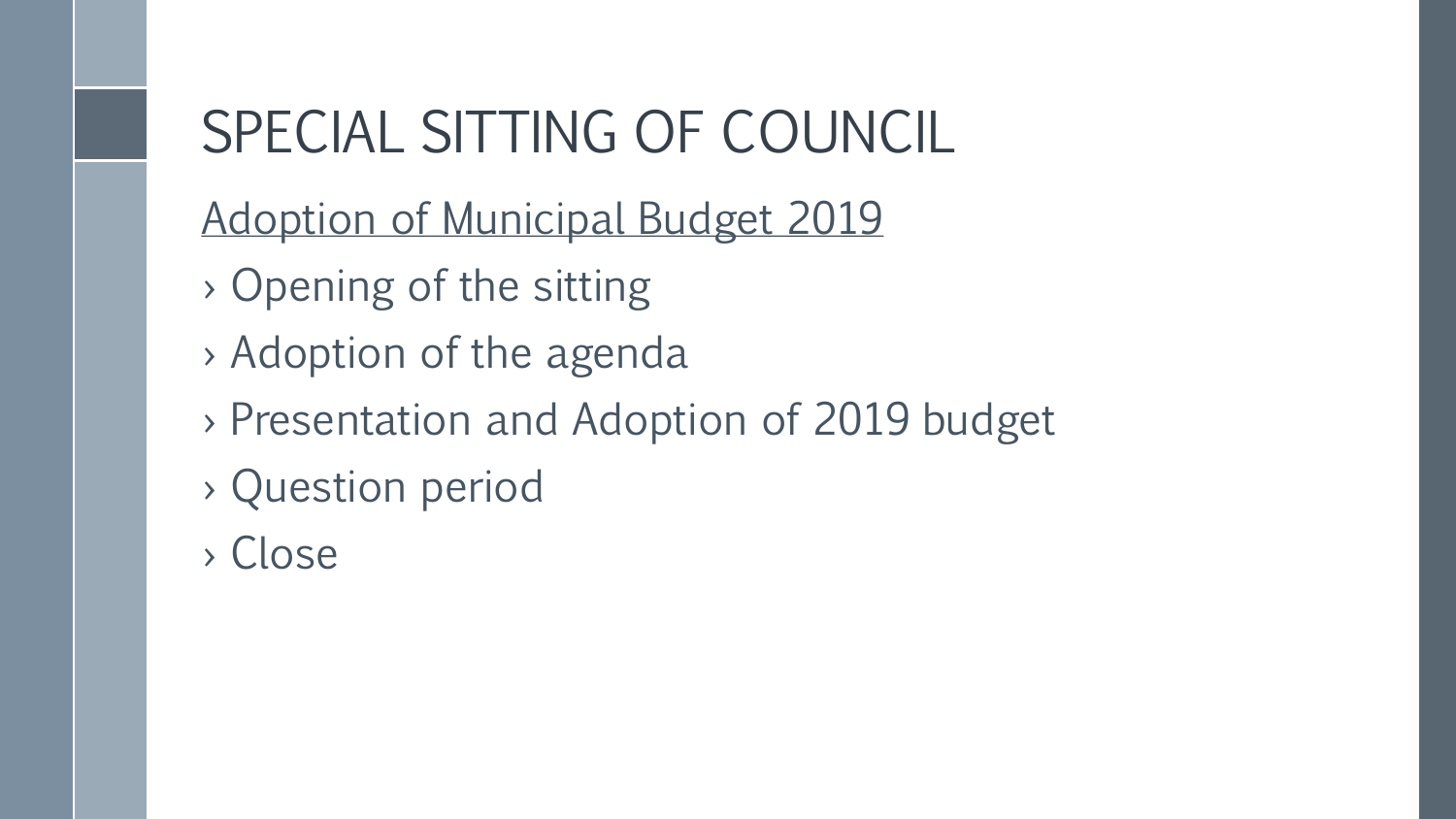#### PROPERTY VALUES

The value of an average property:

| Residential:          |                                   | Non-Residential:           | Industrial:                       |
|-----------------------|-----------------------------------|----------------------------|-----------------------------------|
| 2018:<br>2019: 96 200 | 2017: 96 200 (new role)<br>96,200 | 52 400<br>52 400<br>62 700 | 7490900<br>7 490 900<br>7 490 900 |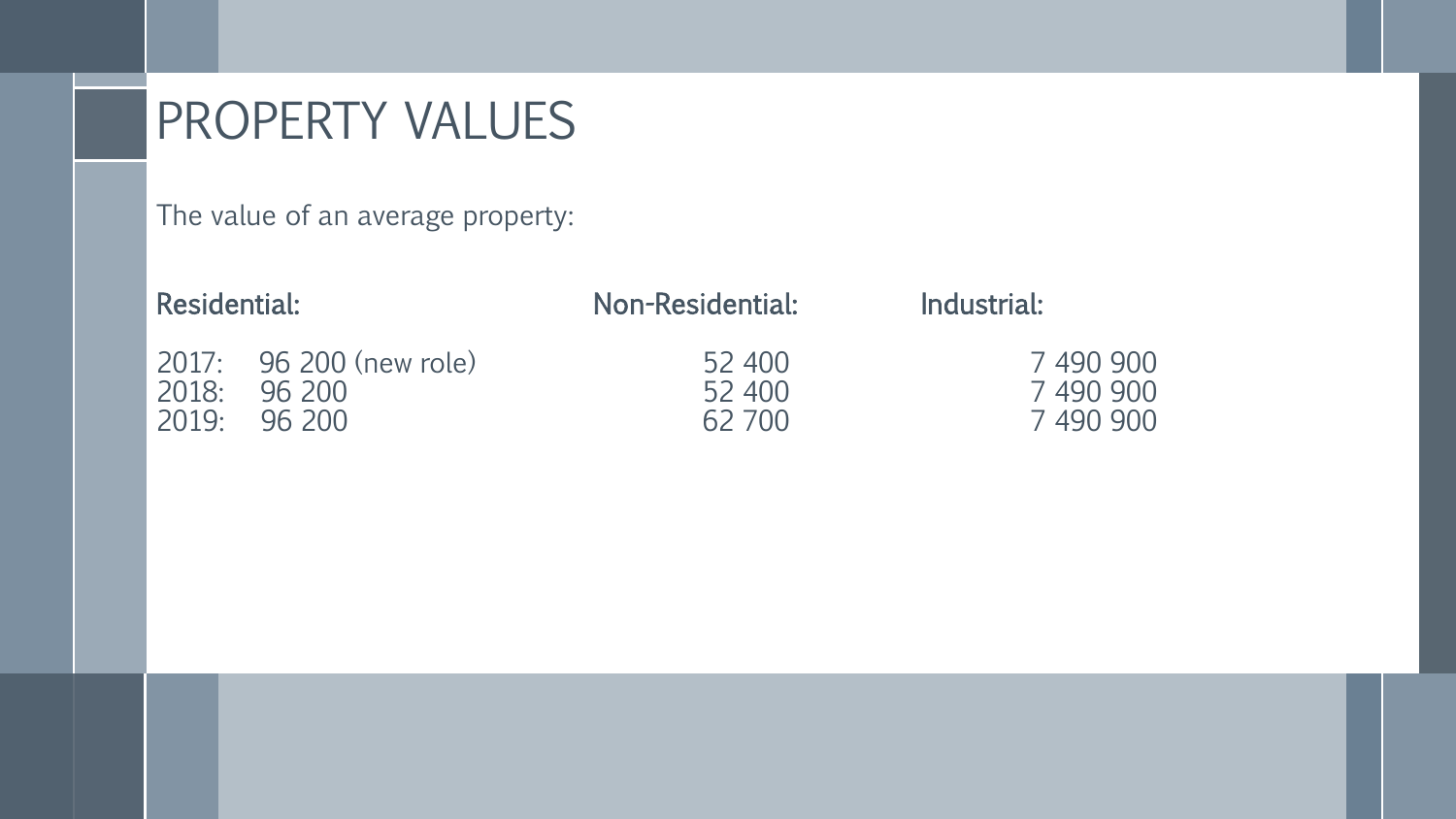#### TAXATION RATES



› The members of council opted for a 2% increase residential and nonresidential and a 3% increase for industrial properties for the 2019 fiscal year to compensate, mainly, for community development projects

› The Municipality of Grosse Ile uses a varied tax rate system regulated by the LFM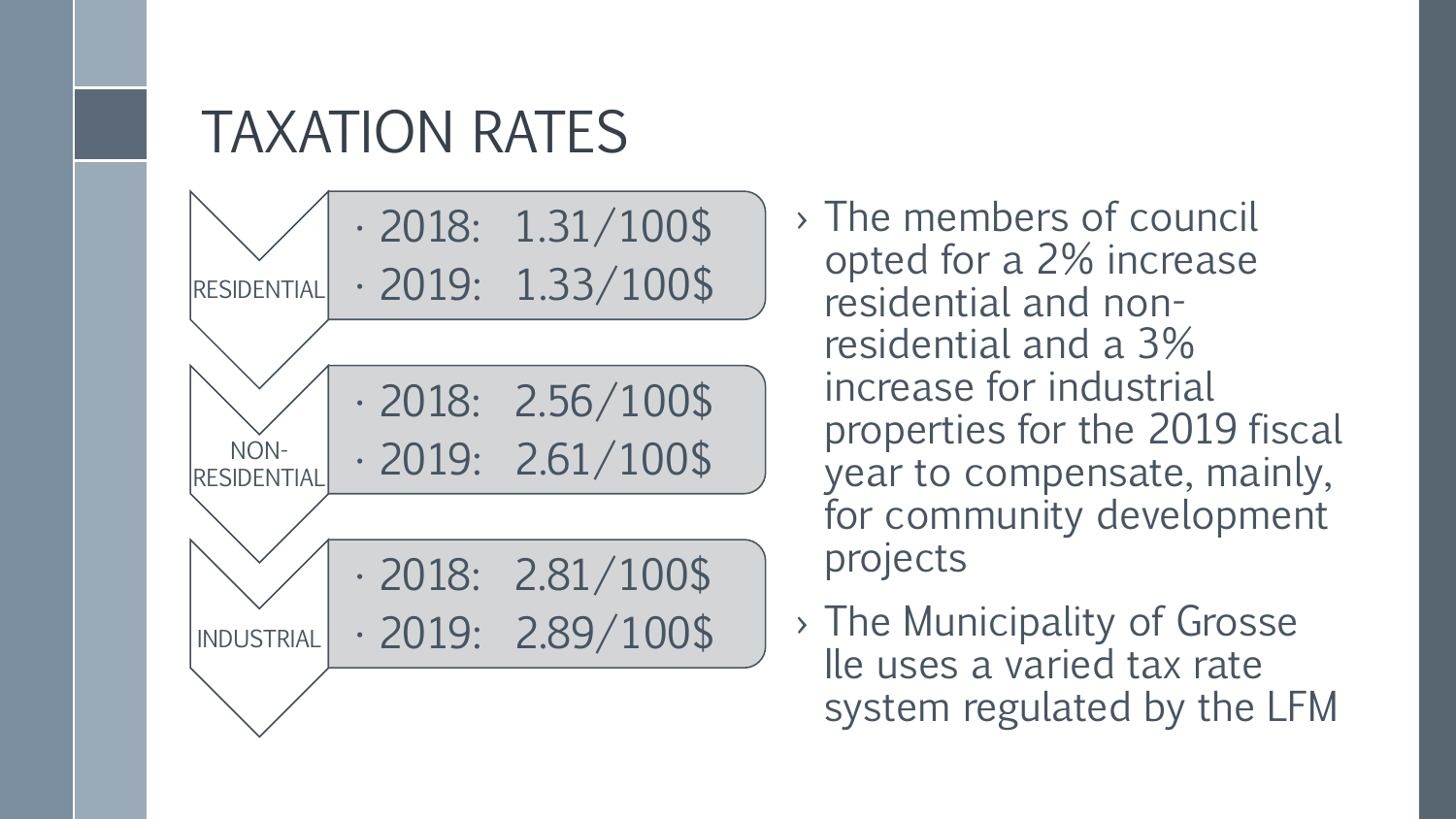#### Municipal Surplus

The total unrestricted operating Surplus as of December 31, 2017 was \$215 031 and the Municipality anticipates a surplus for the 2018 fiscal year as well.

› During the 2018 fiscal year, \$58,900 was allocated from the unrestricted surplus to defray the costs of the installation of playground equipment, purchase of maintenance equipment, evaluators report as well as the municipal contribution towards the construction of the garage.

Note: As municipalities cannot borrow money to cover operational expenses, a non-restricted surplus can act as a credit margin for unforeseen expenses.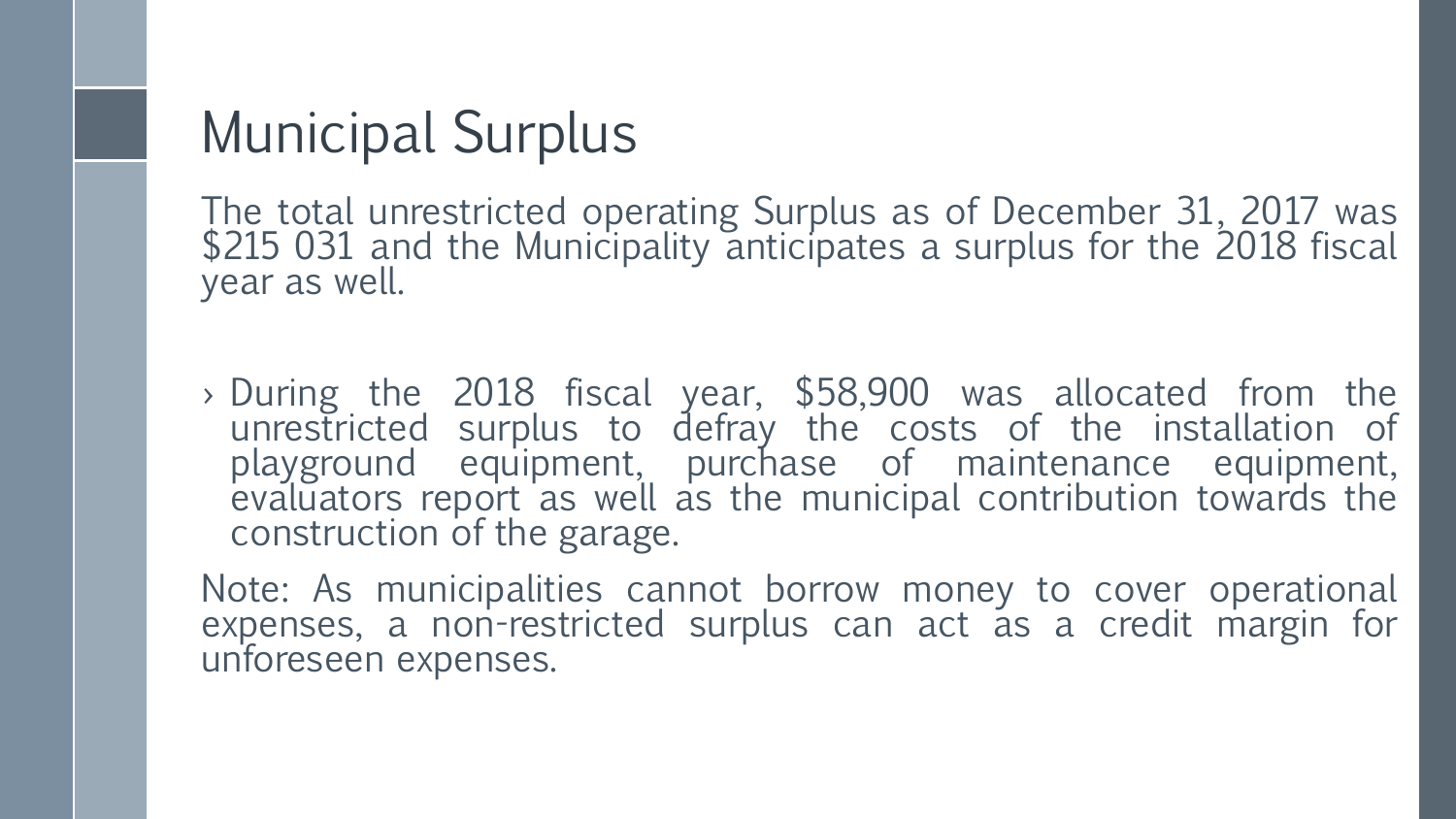## Fixed Expenses vs Variable Expenses

More than 80% of the expenses within the municipal budget are fixed. Examples include:

- › Contribution to Police Services
- › Snow removal contract
- › Operation expenses such as electricity, telephone, etc
- › Payment of loans and interest
- › Administration
- › Auditing
- › Insurance
- $>E$ tc.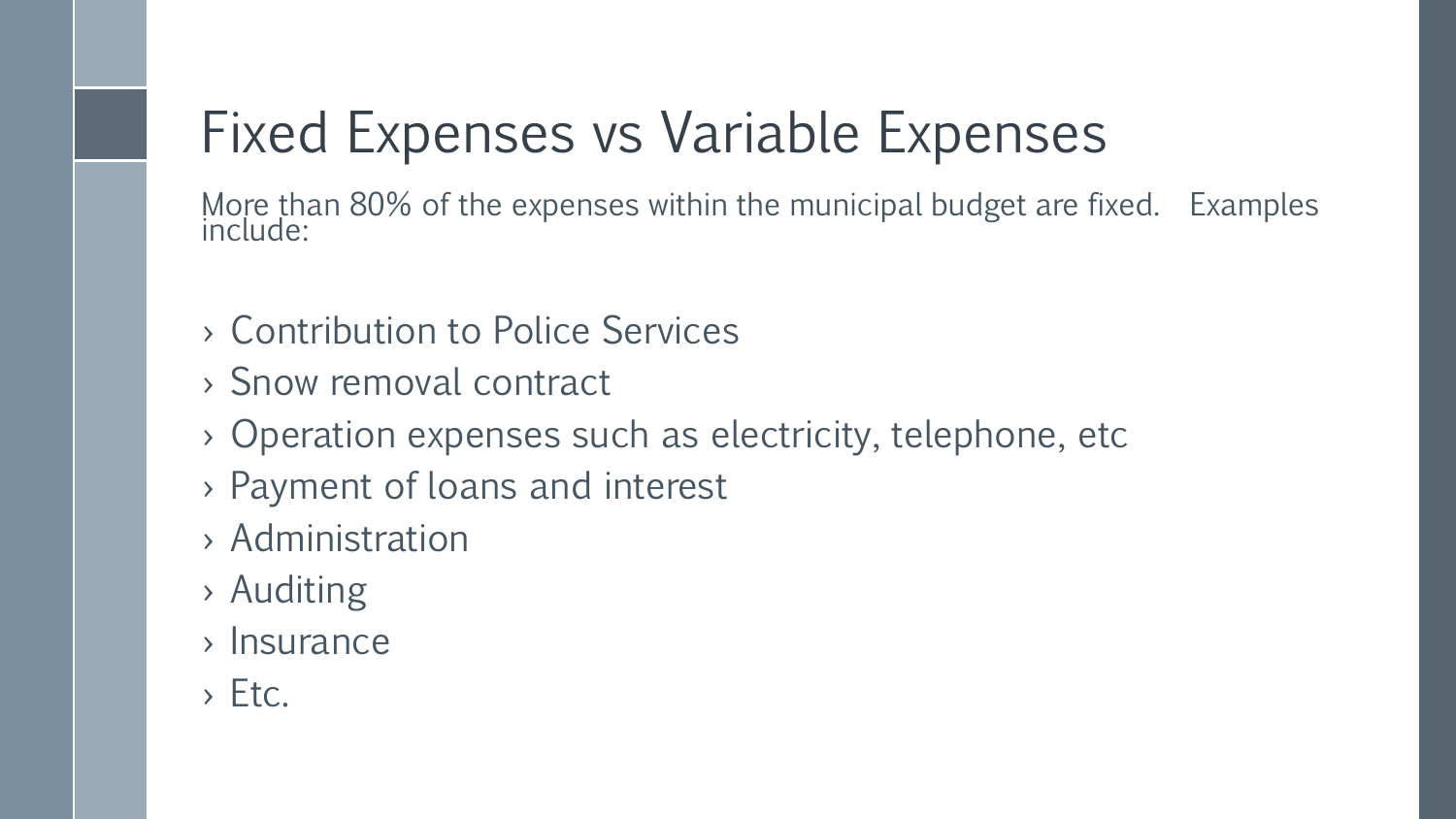### SUMMARY OF REVENUE \$790,000